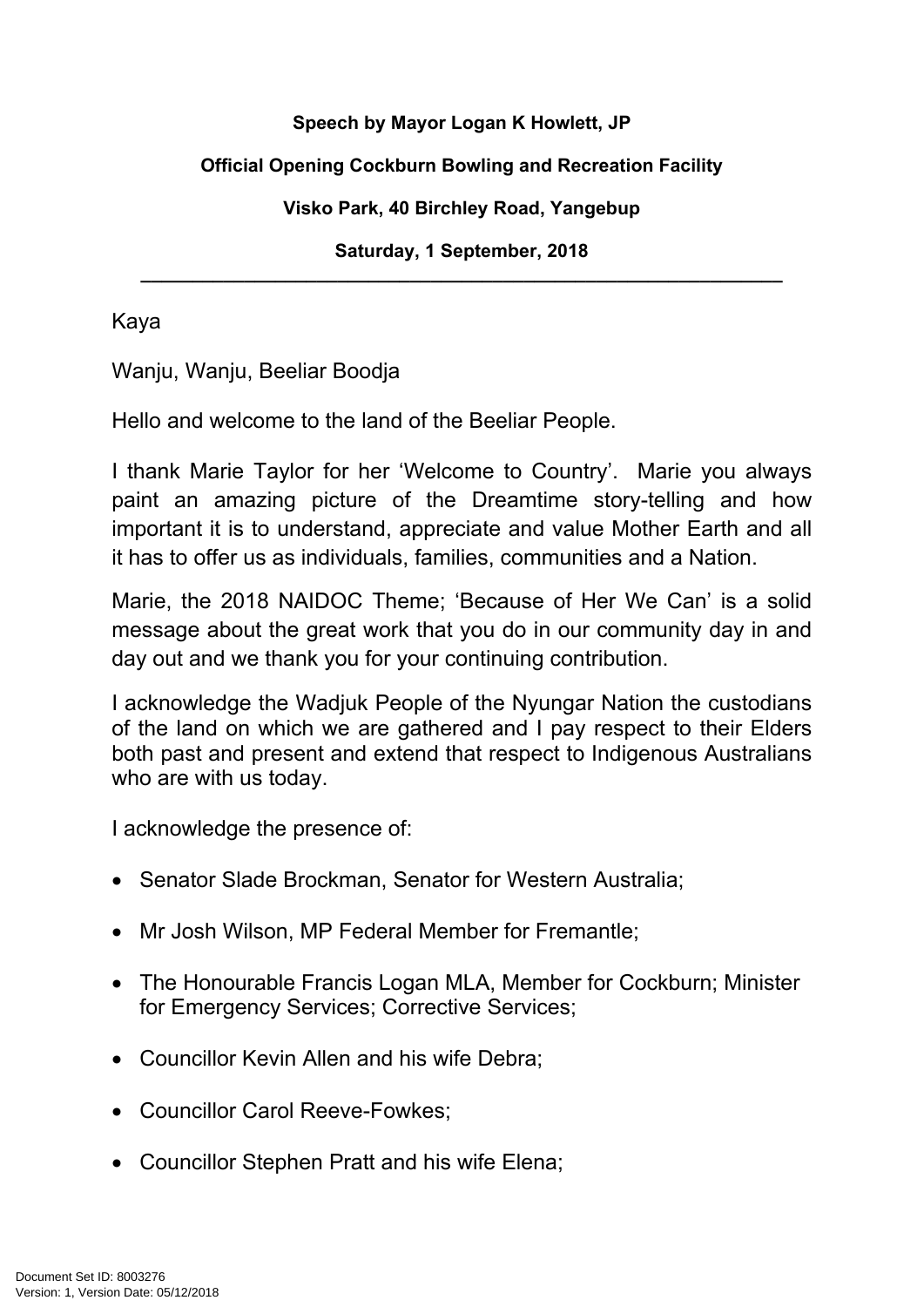- Councillor Philip Eva JP;
- Councillor Chontelle Sands;
- Councillor Lara Kirkwood;
- My wife Patricia:

# **Representatives of the City of Cockburn's Administration:**

- Mr Stephen Cain, Chief Executive Officer;
- Ms Gail Bowman:
- Ms Melissa Bolland;
- Mr Peter McCullagh;
- Mr Doug Vickery;
- Sandra Edgar;
- Kathlene Koelen; and
- Simone Sieber.
- Mr Pat McBride, President Cockburn Bowling & Recreation Club and other members of the Executive Committee, Life Members and Members including the City of Cockburn Sports Hall of Fame Members Smiljana Jakovich and Steve Srhoy;
	- Ms Kerry Andersen, Bowls WA President;
		- Mr Wally Maker, President, Clubs WA;
		- Ms Karen Giles, Chief Executive Officer, Clubs WA;
		- **Representatives from Volley Ball WA**
		- Ian Phipps, President, Volley Ball WA;
		- Karen Wickham;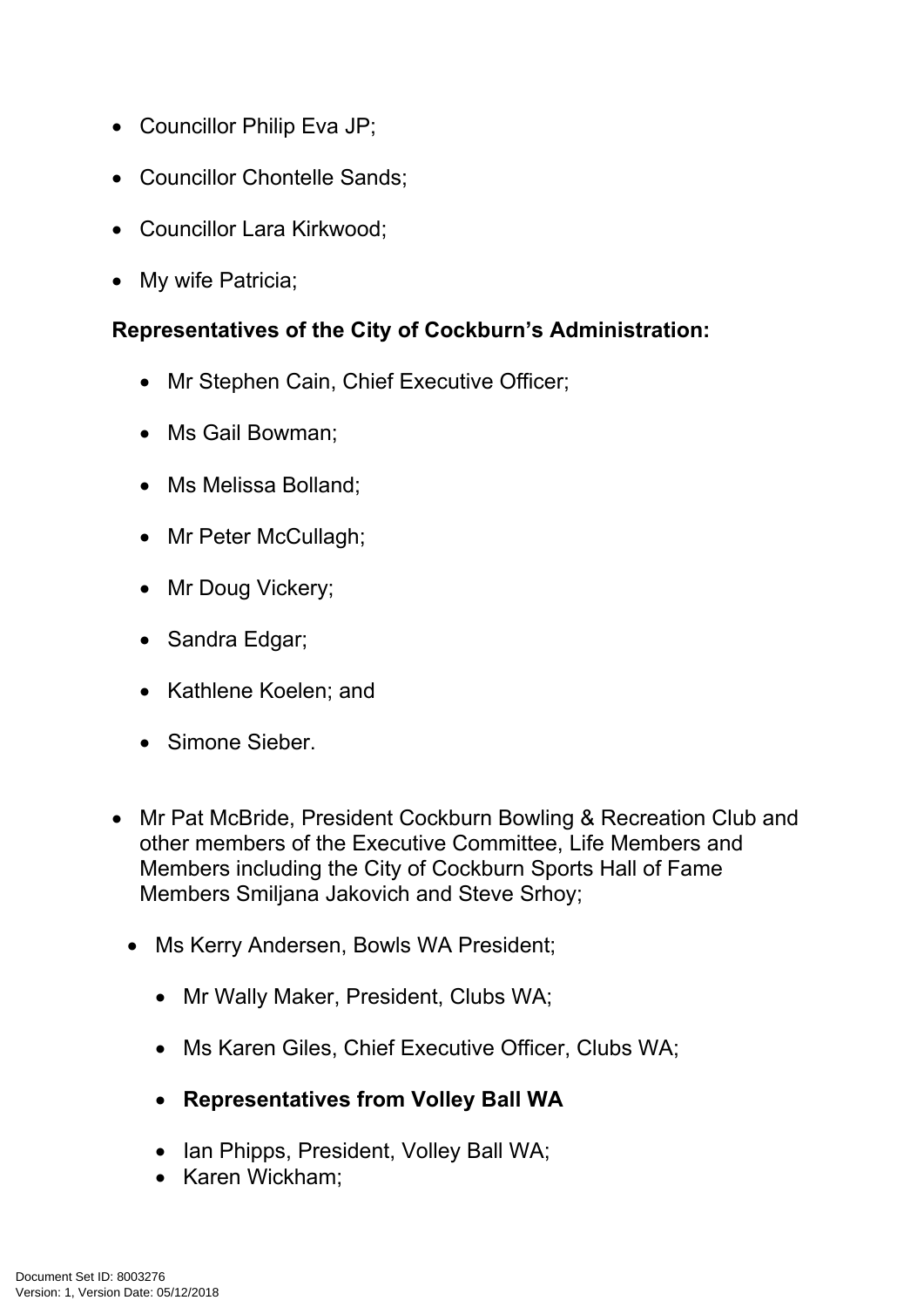- David Smith;
- **Representatives from Area 5 Football**
	- o Bryan Raeburn CEO;
	- o Keri Shannon;
	- o Andrew Cairns;
	- o Ashleigh Raeburn;
	- o Miguel Marion;
- Mr Robin **Y**akinthou, the Artist
- **Representatives from Crothers Construction (Builder):**
- Mr Adam Harry;
- Mr Matthew Painter; and
- Mr Paul Bagnall.
- **Representatives from Carabiner (Architect)**
- Mr Peter Giangiulio; and
- Ms Siobhan Page;
- $\bullet$
- **Representatives from Savills Project Management**
	- o Mr Graham Nash;
	- o Mr David Flood;
- **Representatives from Melville Cockburn Chamber of Commerce**
	- o Mr Tony Romano, President;

# **Representatives from the Garbin Family – Park Named after Visko Garbin**

- Mr Eddie Garbin: and
- Mr Christian Garbin

I thank the sponsors of this facility being:

National Stronger Regions Fund Department of Infrastructure, Regional Development, and Cities and of course the City of Cockburn.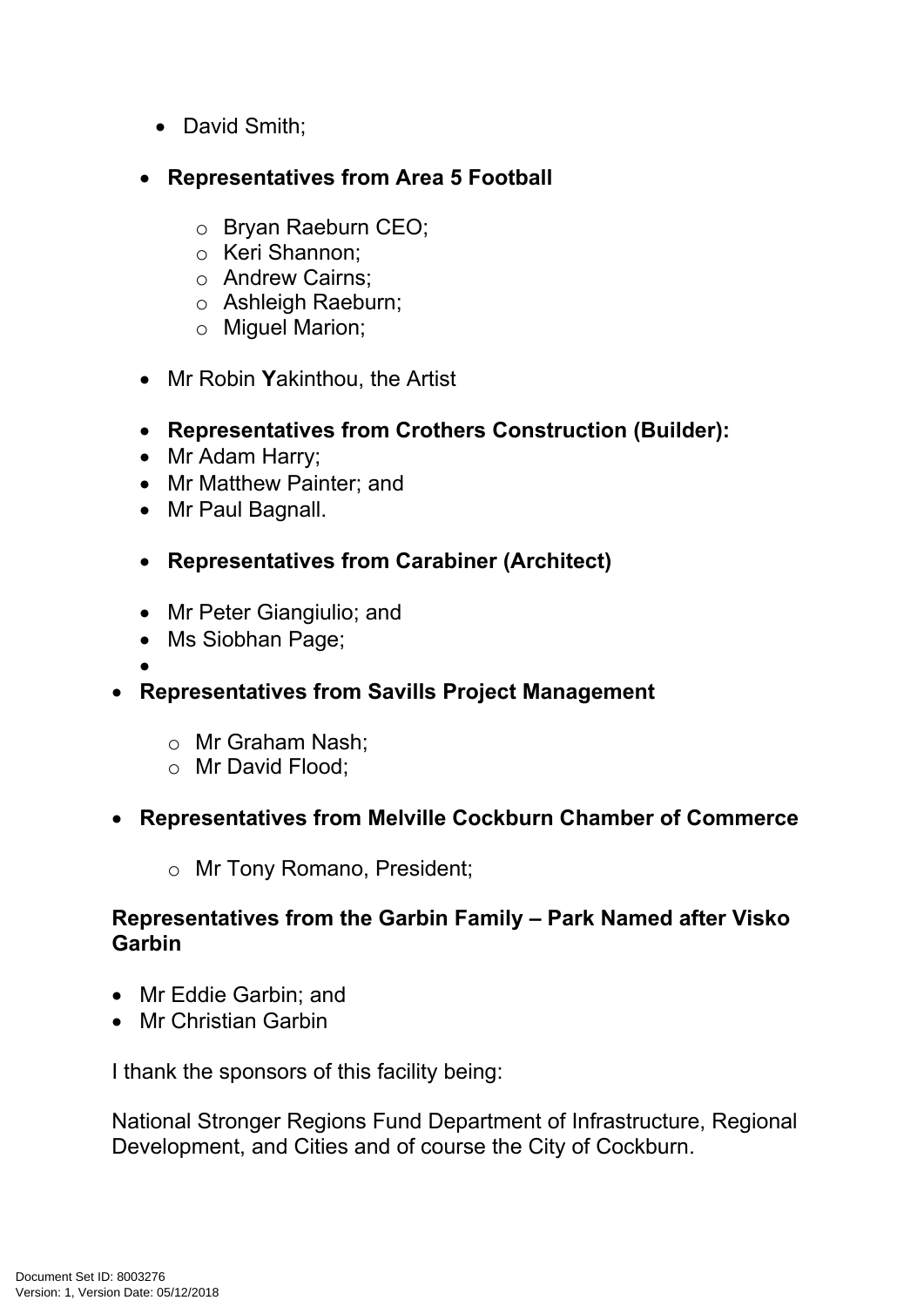Thank you, I will return later in the program.

Ladies and gentlemen, girls and boys.

This new state of the art facility supports a wide range of regional sporting events, functions, club activities, social activities, community activities, and commercial activities.

\_\_\_\_\_\_\_\_\_\_\_\_\_\_\_\_\_\_\_\_\_\_\_\_\_\_\_\_\_\_\_\_\_\_\_\_\_\_\_\_\_\_\_\_\_\_\_\_\_\_\_\_\_\_\_\_\_

In order to make this \$9.5 Million regional development possible, funding was obtained from a number of sources.

Firstly, I would like to acknowledge the City's major funding partner, The Department of Infrastructure, Regional Development and Cities for jointly committing \$4.55 Million of National Stronger Regions grant funding to this development.

I would like to thank Area 5 Football who provided a significant contribution valued at \$400,000 by constructing the 2 Mini Football Courts with lighting.

I would also like to thank the Garbin Family for their contribution of the Visko Park land for this regional sporting and community facility. The land was originally donated by Mr Visko Garbin. It is pleasing to see the members of Mr Visko Garbin family here today on this significant occasion.

Mr Eddie Garbin who is here stated the following in a letter to me:

*"As the original owner with my father, who placed a lOO pound deposit to purchase that 10 acre block in 1950 (Lot 12. Birchley Road) I was told to leave school at the age of fourteen, to grow vegetables, when the land was cleared of heavy timber.*

*Being the eldest son of three boy's, I was not allowed to learn a trade and as a farming family it was common to hold the eldest son at home to carry on the farming tradition to work on the land as he came from a peasant village on the island of Solta from the then Yugoslavia, now Croatia.*

*Mr Garbin was one of the last original settlers of the Cockburn District. He single-handedly cleared the land with an axe and shovel using the occasional stick of dynamite for the larger tree stumps.*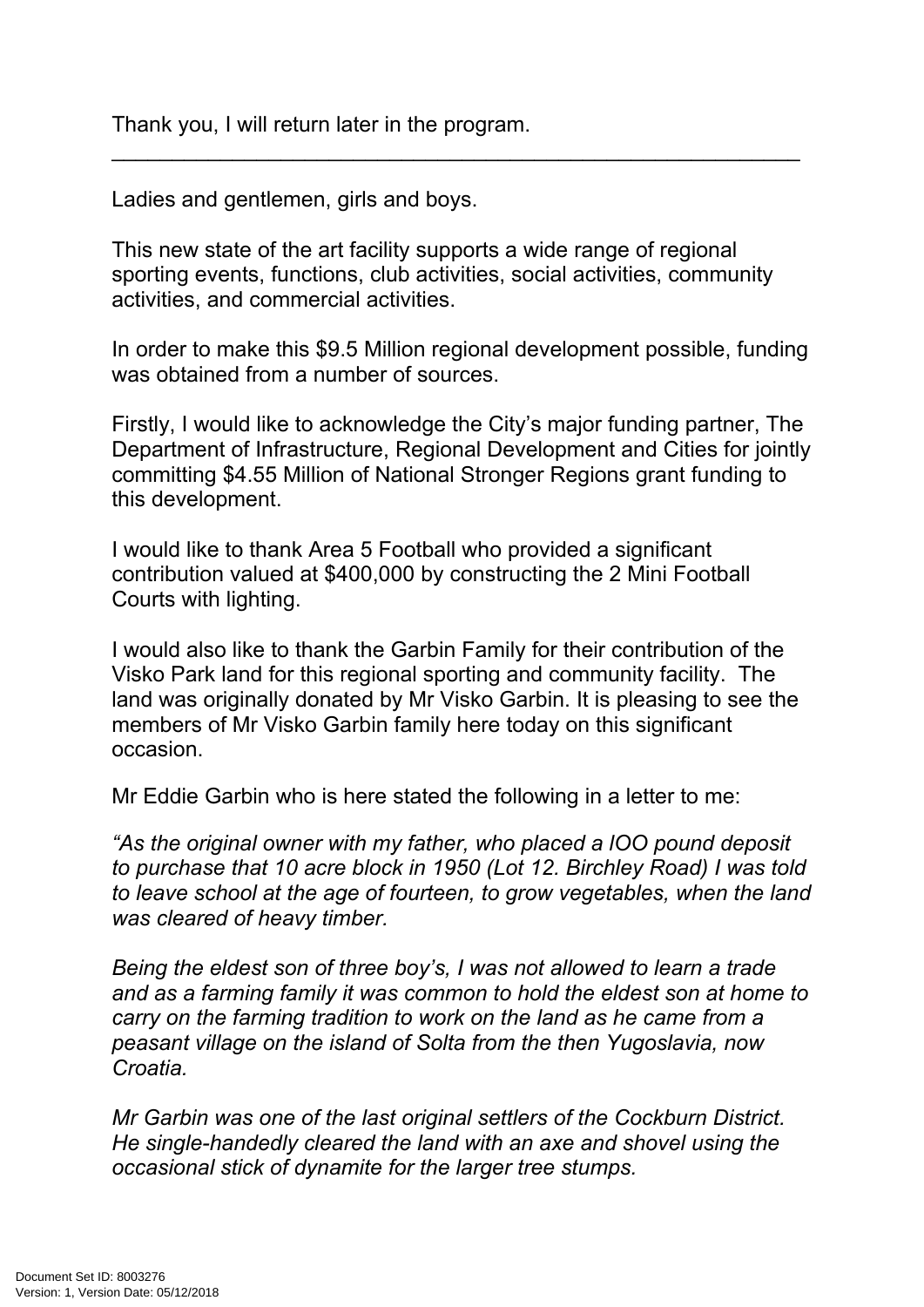*Mr Garbin was a quarryman before buying the land and turning it into a productive market garden."*

Again, thank you to the Garbin family for being here today.

Turning our attention to the new facility.

The new building includes the following spaces:

- o 2 synthetic bowling greens (one covered) including lighting and spectator shelters
- $\circ$  2 mini football/futsal pitches including lighting
- $\circ$  4 beach volleyball courts including lighting and spectator seating
- o The Community and Sporting Club building includes:
	- o Commercial Kitchen
	- o Members Lounge/ Dining and Bar area
	- o Darts area
	- o Large multi-purpose function room available for hire to the community
	- o Meeting room
	- o Change rooms, and toilets
	- o Storage Facilities
	- o First Aid Room
	- $\circ$  3 Offices for sporting clubs
	- o Storage facilities
	- o Fenced children's play area
	- o Grassed area with playground
- o Landscaped carpark (160 bays)

After many years of planning this project has resulted in the successful relocation of the current Cockburn Bowling and Recreational Club from its 51-year-old premises in Spearwood to this new well located regional facility.

The President, Mr Pat McBride and the Bowling Club Executive are to be congratulated for their commendable effort in assisting with the design of the building, the relocation, and growth of the Club.

This commitment has already resulted in an increase of membership from 350 to over 1500 members in the first few weeks of operation.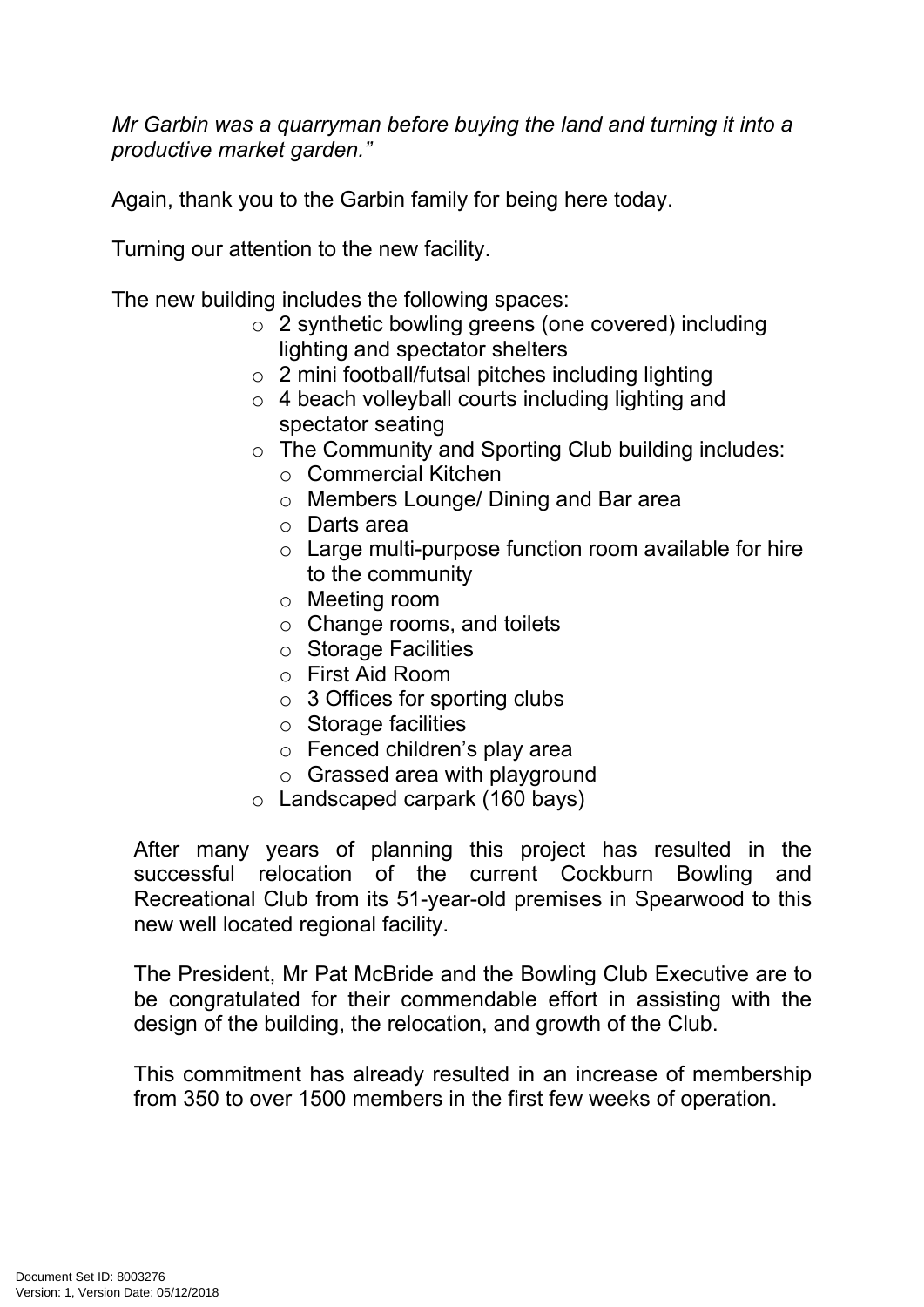Clubs WA and Bowls WA should also be acknowledged for their assistance in the Cockburn Bowling Club's transition to the new facility.

Area 5 Football will also be the provider of the mini football sporting opportunities within the facility for people of all ages to enjoy.

Volleyball WA will be instrumental in managing the public access to the 4 Beach Volleyball courts and will also support the development of a new local Beach Volleyball club.

I would also like to acknowledge the following people and organisations for their significant contribution to the Cockburn Bowling and Recreation Facility building project:

Mr Graham Nash and Mr David Flood from Savills for their Project Management Services.

Ms Siobhan Page and Peter Giangiulio from Carbiners- for their Architectural Services.

Mr Adam Harry, Mr Matthew Painter, and Mr Paul Bagnall from Crothers Construction - as the builder for the project.

Mr Bryan Raeburn and Mr Miguel Maron from Area 5 Football- for the construction of the 2 mini football courts.

City of Cockburn staff - Gail Bowman, Peter McCullagh, Melissa Bolland and Kathleen Koelen- Responsible for key aspects of the planning and delivery of the project.

Mr Robin Yakinthou – The Artist, for his integration of the new sporting activities with the re-location of the historic Cockburn Bowling and Recreational Club in the artwork.

I acknowledge the many sub-consultants for their work in the design and construction of this facility which created many local employment opportunities.

The opening of this facility provides a significant range of sporting and community opportunities for Cockburn residents to enjoy for many years to come.